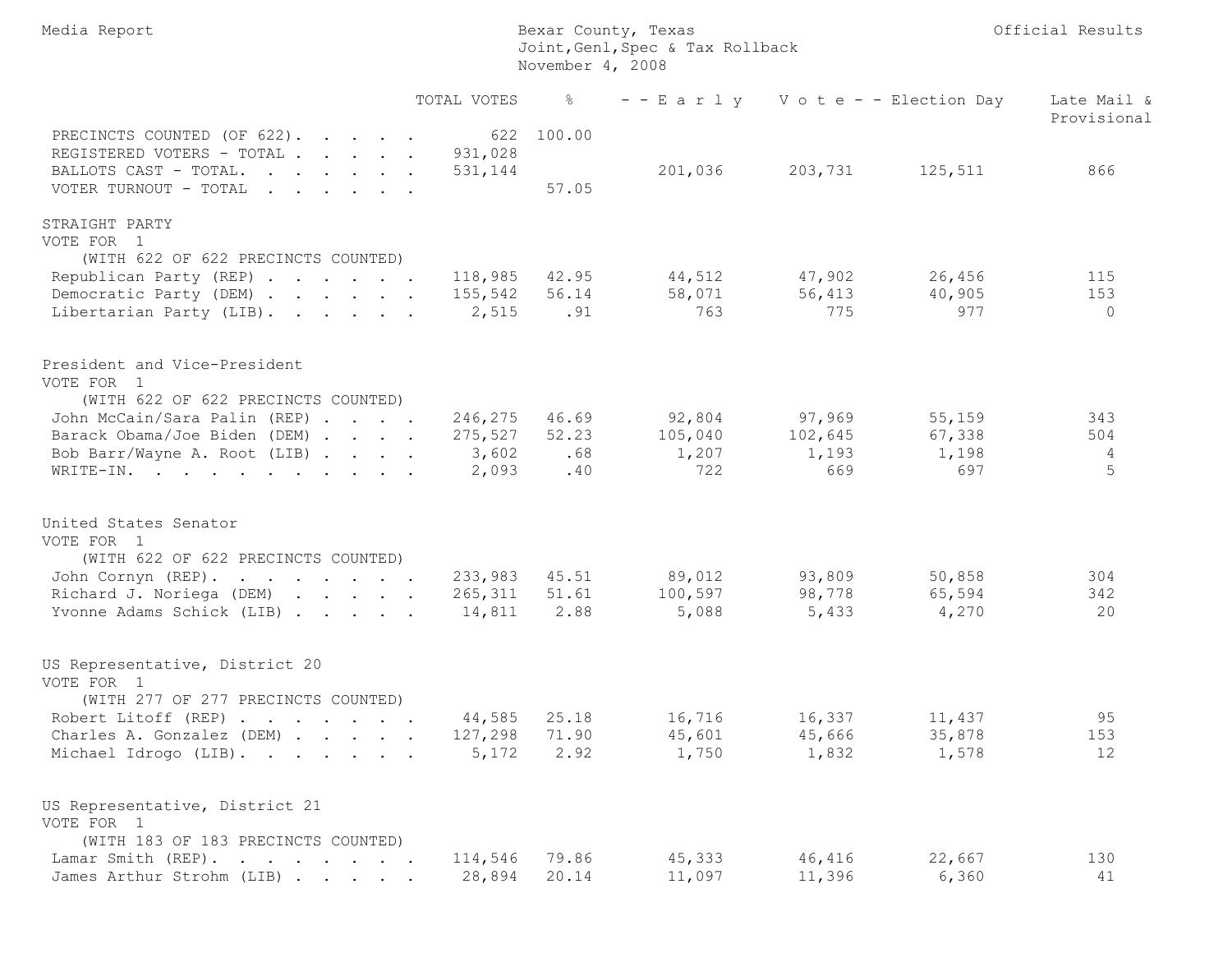| US Representative, District 23<br>VOTE FOR 1<br>(WITH 151 OF 151 PRECINCTS COUNTED) |         |       |         |         |        |             |
|-------------------------------------------------------------------------------------|---------|-------|---------|---------|--------|-------------|
| Lyle Larson (REP).                                                                  | 72,460  | 45.14 | 26,336  | 31,756  | 14,297 | 71          |
| Ciro D. Rodriguez (DEM).                                                            | 84,035  | 52.35 | 32,003  | 30,674  | 21,271 | 87          |
| Lani Connolly (LIB)                                                                 | 4,036   | 2.51  | 1,452   | 1,532   | 1,048  | 4           |
| US Representative, District 28<br>VOTE FOR 1                                        |         |       |         |         |        |             |
| (WITH 11 OF 11 PRECINCTS COUNTED)                                                   |         |       |         |         |        |             |
| Jim Fish (REP).                                                                     | 2,806   | 56.04 | 1,078   | 949     | 772    | 7           |
| Henry Cuellar (DEM)                                                                 | 2,009   | 40.12 | 775     | 734     | 495    | $\mathsf S$ |
| Ross Lynn Leone (LIB)                                                               | 192     | 3.83  | 68      | 65      | 59     | $\Omega$    |
| Railroad Commissioner<br>VOTE FOR 1                                                 |         |       |         |         |        |             |
| (WITH 622 OF 622 PRECINCTS COUNTED)<br>Michael L. Williams (REP)                    | 220,345 | 44.08 | 83,432  | 88,951  | 47,747 | 215         |
| Mark Thompson (DEM)                                                                 | 259,961 | 52.01 | 98,634  | 96,523  | 64,541 | 263         |
| David Floyd (LIB).                                                                  | 19,519  | 3.91  | 6,777   | 7,174   | 5,550  | 18          |
| Chief Justice, Supreme Court                                                        |         |       |         |         |        |             |
| VOTE FOR 1                                                                          |         |       |         |         |        |             |
| (WITH 622 OF 622 PRECINCTS COUNTED)                                                 |         |       |         |         |        |             |
| Wallace B. Jefferson (REP).                                                         | 242,781 | 47.98 | 91,856  | 97,979  | 52,710 | 236         |
| Jim Jordan (DEM)                                                                    | 246,884 | 48.79 | 93,528  | 91,342  | 61,767 | 247         |
| Tom Oxford (LIB)                                                                    | 16,302  | 3.22  | 5,672   | 5,836   | 4,775  | 19          |
| Justice, Supreme Court, Place 7<br>VOTE FOR 1                                       |         |       |         |         |        |             |
| (WITH 622 OF 622 PRECINCTS COUNTED)                                                 |         |       |         |         |        |             |
| Dale Wainwright (REP)                                                               | 222,471 | 44.37 | 83,717  | 89,445  | 49,100 | 209         |
| Sam Houston (DEM).                                                                  | 260,152 | 51.89 | 98,607  | 97,178  | 64,103 | 264         |
| David G. Smith (LIB).                                                               | 18,759  | 3.74  | 6,500   | 6,912   | 5,325  | 22          |
| Justice, Supreme Court, Place 8<br>VOTE FOR 1                                       |         |       |         |         |        |             |
| (WITH 622 OF 622 PRECINCTS COUNTED)                                                 |         |       |         |         |        |             |
| Phil Johnson (REP)                                                                  | 214,374 | 42.63 | 81,288  | 87,089  | 45,796 | 201         |
| Linda Reyna Yanez (DEM).                                                            | 272,156 | 54.11 | 102,428 | 101,014 | 68,440 | 274         |
| Drew Shirley (LIB)                                                                  | 16,397  | 3.26  | 5,655   | 6,129   | 4,597  | 16          |
| Judge, Court of Criminal Appeals, Pl. 3<br>VOTE FOR 1                               |         |       |         |         |        |             |
| (WITH 622 OF 622 PRECINCTS COUNTED)                                                 |         |       |         |         |        |             |
| Tom Price (REP)                                                                     | 215,807 | 43.25 | 81,551  | 87,209  | 46,839 | 208         |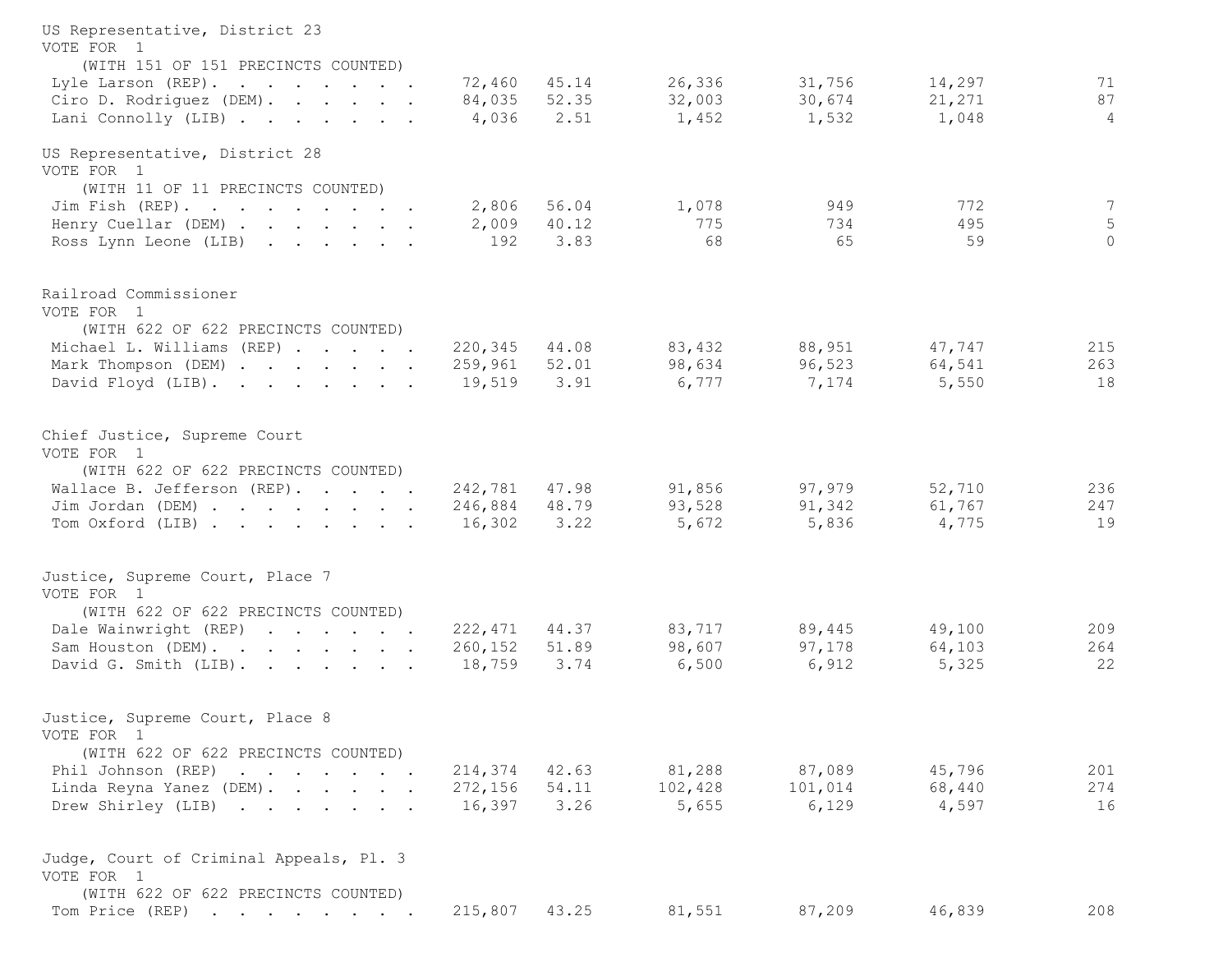| Susan Strawn (DEM)<br>Matthew E. Eilers (LIB).                                        | 267,444<br>15,713 3.15        | 53.60        | 101,097<br>5,403 | 99,946<br>5,590                       | 66,139<br>4,699 | 262<br>21      |
|---------------------------------------------------------------------------------------|-------------------------------|--------------|------------------|---------------------------------------|-----------------|----------------|
| Judge, Court of Criminal Appeals, Pl. 4<br>VOTE FOR 1                                 |                               |              |                  |                                       |                 |                |
| (WITH 622 OF 622 PRECINCTS COUNTED)                                                   |                               |              |                  |                                       |                 |                |
| Paul Womack (REP).                                                                    | 220,636 44.14                 |              | 83,963           | 89,853                                | 46,615          | 205            |
| J.R. Molina (DEM).<br>Dave Howard (LIB).                                              | 261,578 52.33<br>17,681 3.54  |              | 98,208<br>6,128  | 96,695<br>6,476                       | 66,409<br>5,057 | 266<br>20      |
| Judge, Court of Criminal Appeals, Pl. 9<br>VOTE FOR 1                                 |                               |              |                  |                                       |                 |                |
| (WITH 622 OF 622 PRECINCTS COUNTED)<br>Cathy Cochran (REP)                            | 285,749 77.50                 |              | 107,010          | 113,514                               | 64,953          | 272            |
| William B. Strange, III (LIB)                                                         | 82,980 22.50                  |              | 30,196           | 31,268                                | 21,437          | 79             |
| State Senator, District 21<br>VOTE FOR 1                                              |                               |              |                  |                                       |                 |                |
| (WITH 79 OF 79 PRECINCTS COUNTED)<br>Louis H. Bruni (REP).                            | 18,884 37.53                  |              |                  | 7,074 7,272 4,502                     |                 | 36             |
| Judith Zaffirini (DEM)                                                                |                               | 29,940 59.51 | 11,419 11,887    |                                       | 6,599           | 35             |
| Barry L. Allison (LIB)                                                                | 1,489 2.96                    |              | 511              | 544                                   | 430             | $\overline{4}$ |
| State Senator, District 26<br>VOTE FOR 1                                              |                               |              |                  |                                       |                 |                |
| (WITH 266 OF 266 PRECINCTS COUNTED)                                                   |                               |              |                  |                                       |                 |                |
| Leticia Van de Putte (DEM).<br>Steve Lopez (LIB).                                     | 136,913 81.44<br>31,194 18.56 |              |                  | 49,439 50,536 36,799<br>11,107 11,815 | 8,242           | 139<br>30      |
| State Representative, District 116<br>VOTE FOR 1                                      |                               |              |                  |                                       |                 |                |
| (WITH 50 OF 50 PRECINCTS COUNTED)                                                     |                               |              |                  |                                       |                 |                |
| Trey Martinez Fischer (DEM)                                                           |                               | 27,540 85.53 | 10,109           | 9,999                                 | 7,408           | 24             |
| William T. Armstrong (LIB).                                                           | 4,661                         | 14.47        | 1,675            | 1,707                                 | 1,275           | 4              |
| State Representative, District 117<br>VOTE FOR 1<br>(WITH 48 OF 48 PRECINCTS COUNTED) |                               |              |                  |                                       |                 |                |
| John V. Garza (REP)                                                                   |                               | 21,607 42.97 | 7,868            | 8,362                                 | 5,345           | 32             |
| David M. Leibowitz (DEM)                                                              | 28,675                        | 57.03        | 10,848           | 10,619                                | 7,171           | 37             |
| State Representative, District 118                                                    |                               |              |                  |                                       |                 |                |

VOTE FOR 1

(WITH 55 OF 55 PRECINCTS COUNTED)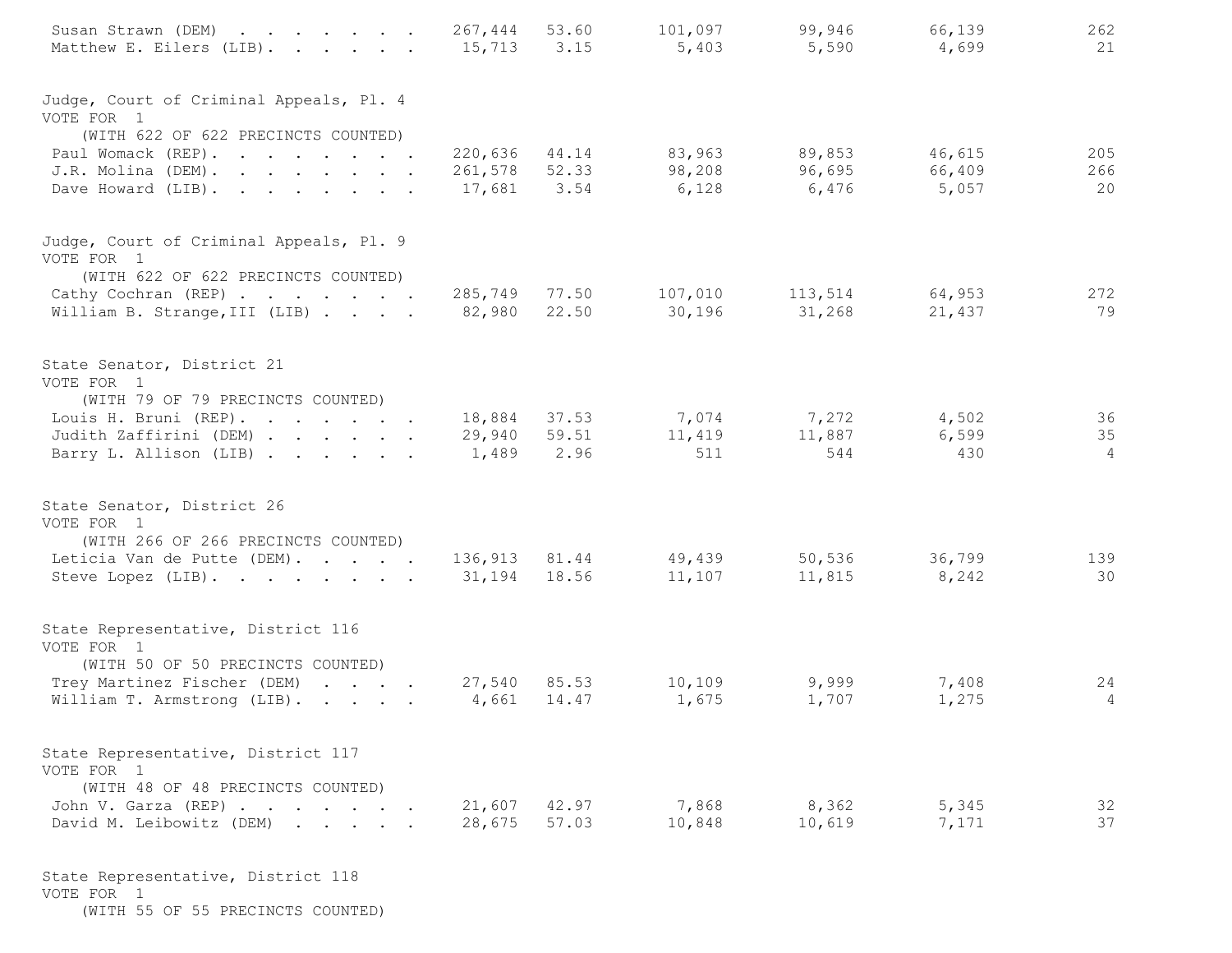| Don Green (REP)<br>Joe Farias (DEM)<br>James L. Thompson (LIB).                                                                                                    | 14,747<br>1,414 | 36.57<br>24,169 59.93<br>3.51 | 5,475<br>8,920<br>525               | 5,559<br>8,062<br>443            | 3,701<br>7,165<br>446 | 12<br>22<br>$\circ$ |
|--------------------------------------------------------------------------------------------------------------------------------------------------------------------|-----------------|-------------------------------|-------------------------------------|----------------------------------|-----------------------|---------------------|
| State Representative, District 119<br>VOTE FOR 1<br>(WITH 70 OF 70 PRECINCTS COUNTED)<br>Roland Gutierrez (DEM)                                                    |                 |                               | 29,867 100.00 11,515 9,737          |                                  | 8,591                 | 24                  |
| State Representative, District 120<br>VOTE FOR 1<br>(WITH 73 OF 73 PRECINCTS COUNTED)<br>Ruth Jones McClendon (DEM).                                               |                 | 32,601 100.00                 | 14,732                              | 10,121                           | 7,705                 | 43                  |
| State Representative, District 121<br>VOTE FOR 1<br>(WITH 72 OF 72 PRECINCTS COUNTED)<br>Joe Straus (REP)<br>Arthur M. Thomas IV (LIB)                             | 11,380          | 20.38                         | 44,472 79.62 17,135 19,451<br>4,164 | 4,901                            | 7,847<br>2,307        | 39<br>8             |
| State Representative, District 122<br>VOTE FOR 1<br>(WITH 74 OF 74 PRECINCTS COUNTED)<br>Frank J. Corte, Jr. (REP)<br>Frances Carnot (DEM).<br>Sally Baynton (LIB) | 30,953<br>4,212 | 68,371 66.04<br>29.90<br>4.07 | 25,067<br>11,559<br>1,435           | 30,706 12,552<br>13,728<br>1,818 | 5,642<br>957          | 46<br>24<br>2       |
| State Representative, District 123<br>VOTE FOR 1<br>(WITH 69 OF 69 PRECINCTS COUNTED)<br>Mike Villarreal (DEM)                                                     |                 | 27,040 100.00                 | 10,009                              | 8,667                            | 8,333                 | 31                  |
| State Representative, District 124<br>VOTE FOR 1<br>(WITH 55 OF 55 PRECINCTS COUNTED)<br>Jose Menendez (DEM)                                                       |                 |                               | 36,557 100.00 12,024                | 14,613                           | 9,872                 | 48                  |
| State Representative, District 125<br>VOTE FOR 1<br>(WITH 56 OF 56 PRECINCTS COUNTED)<br>Joaquin Castro (DEM).                                                     |                 | 36,003 100.00                 | 13,087                              | 13,687                           | 9,202                 | 27                  |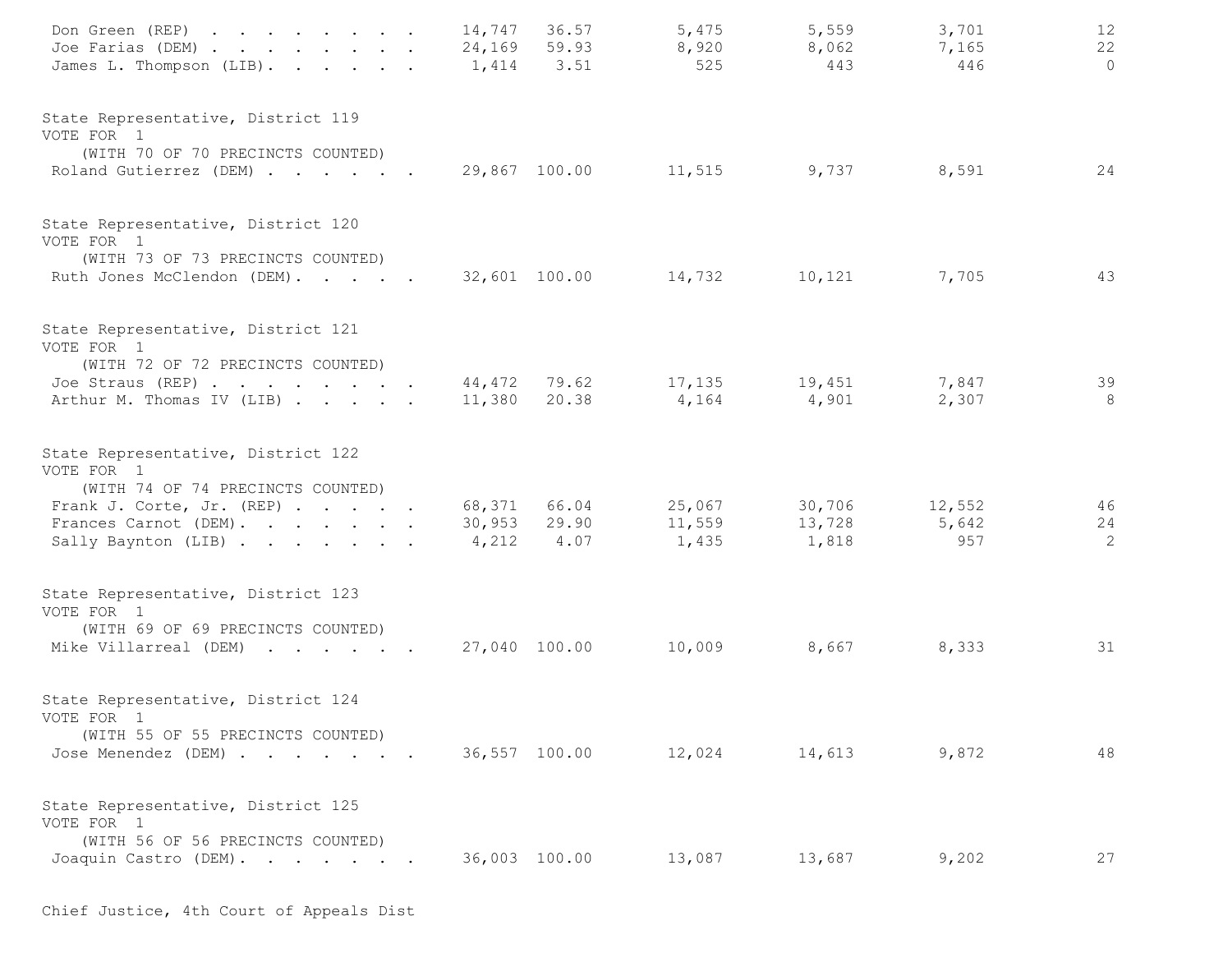| VOTE FOR 1                                                |                |               |                              |         |        |     |
|-----------------------------------------------------------|----------------|---------------|------------------------------|---------|--------|-----|
| (WITH 622 OF 622 PRECINCTS COUNTED)<br>Ann Comerio (REP). |                |               | 210,978 42.56 79,039         | 84,622  | 47,106 | 211 |
| Catherine Stone (DEM)                                     |                | 284,730 57.44 | 107,920                      | 107,076 | 69,459 | 275 |
| District Judge, 37th Judicial District<br>VOTE FOR 1      |                |               |                              |         |        |     |
| (WITH 622 OF 622 PRECINCTS COUNTED)                       |                |               |                              |         |        |     |
| David Berchelmann (REP).                                  |                |               | 248,782 50.07 94,304 100,385 |         | 53,863 | 230 |
| Amber Liddell Alwais (DEM).                               |                | 248,082 49.93 | 93,139                       | 91,747  | 62,936 | 260 |
| District Judge, 57th Judicial District                    |                |               |                              |         |        |     |
| VOTE FOR 1<br>(WITH 622 OF 622 PRECINCTS COUNTED)         |                |               |                              |         |        |     |
| Joe F. Brown, Jr. (REP).                                  |                | 242,330 48.64 | 92,138                       | 97,852  | 52,117 | 223 |
| Antonia (Toni) Arteaga (DEM)                              | 255,924 51.36  |               | 95,645                       | 94,732  | 65,283 | 264 |
| District Judge, 73rd Judicial District                    |                |               |                              |         |        |     |
| VOTE FOR 1                                                |                |               |                              |         |        |     |
| (WITH 622 OF 622 PRECINCTS COUNTED)<br>Andy Mireles (DEM) | 341,238 100.00 |               | 127,382                      | 128,645 | 84,879 | 332 |
|                                                           |                |               |                              |         |        |     |
| District Judge, 131st Judicial District<br>VOTE FOR 1     |                |               |                              |         |        |     |
| (WITH 622 OF 622 PRECINCTS COUNTED)                       |                |               |                              |         |        |     |
| John D. Gabriel (DEM)                                     | 334,563 100.00 |               | 125,253                      | 125,864 | 83,116 | 330 |
| District Judge, 166th Judicial District                   |                |               |                              |         |        |     |
| VOTE FOR 1                                                |                |               |                              |         |        |     |
| (WITH 622 OF 622 PRECINCTS COUNTED)                       |                |               |                              |         |        |     |
| Martha Tanner (DEM)                                       | 335,169 100.00 |               | 125,591                      | 126,411 | 82,829 | 338 |
| District Judge, 175th Judicial District                   |                |               |                              |         |        |     |
| VOTE FOR 1<br>(WITH 622 OF 622 PRECINCTS COUNTED)         |                |               |                              |         |        |     |
| Mary Roman (DEM)                                          | 335,495 100.00 |               | 125,547                      | 126,371 | 83,246 | 331 |
| District Judge, 379th Judicial District                   |                |               |                              |         |        |     |
| VOTE FOR 1                                                |                |               |                              |         |        |     |
| (WITH 622 OF 622 PRECINCTS COUNTED)                       |                |               |                              |         |        |     |
| Bert Richardson (REP)                                     | 227,015        | 46.25         | 86,474                       | 92,218  | 48,107 | 216 |
| Ron Rangel (DEM)                                          | 263,857        | 53.75         | 98,699                       | 97,595  | 67,294 | 269 |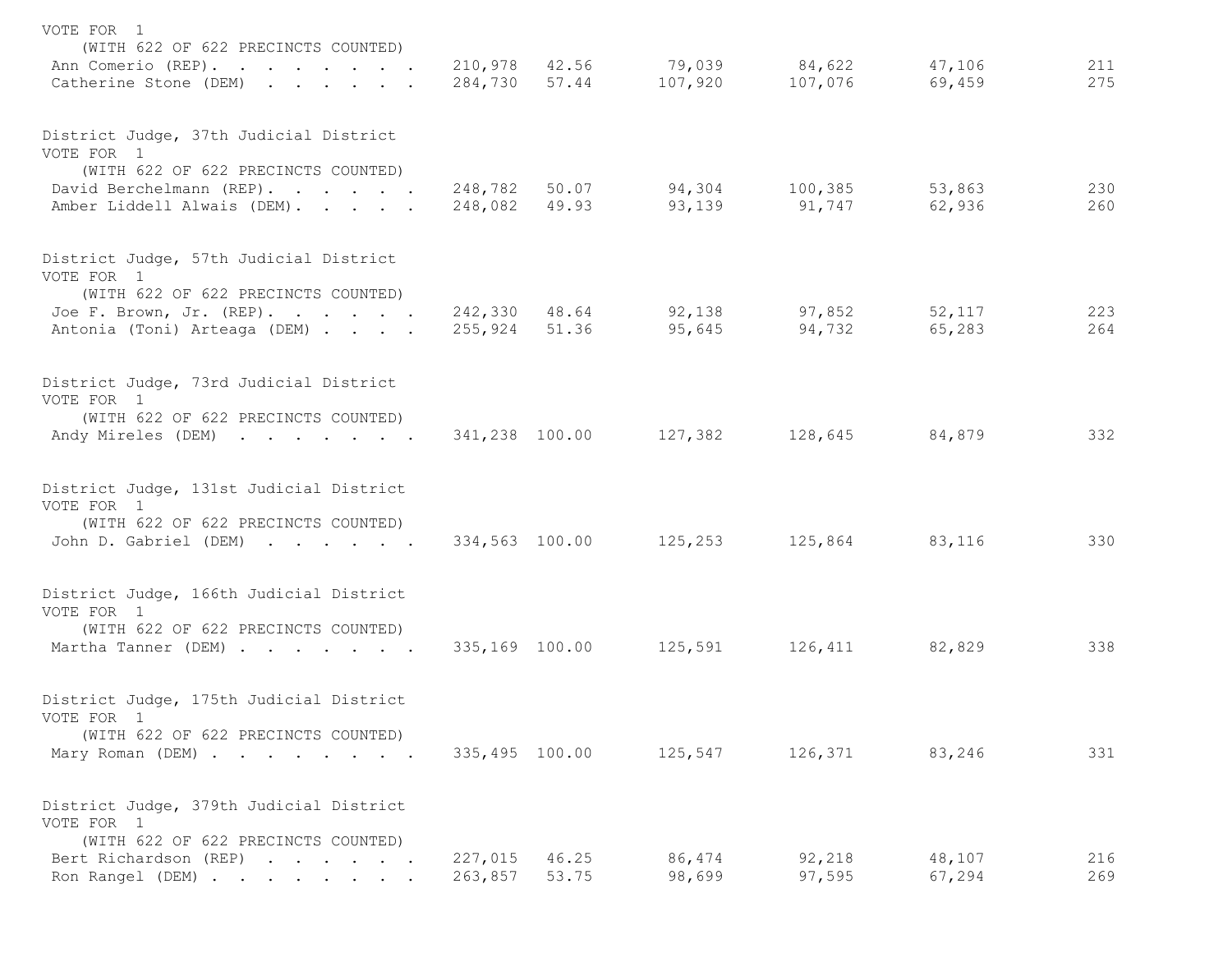| District Judge, 386th Judicial District<br>VOTE FOR 1                                               |                 |               |                                                                     |                 |                 |                    |
|-----------------------------------------------------------------------------------------------------|-----------------|---------------|---------------------------------------------------------------------|-----------------|-----------------|--------------------|
| (WITH 622 OF 622 PRECINCTS COUNTED)<br>Laura Parker (REP)                                           |                 |               | $306,491$ $100.00$ $114,134$ $121,044$ $71,003$                     |                 |                 | 310                |
| District Judge, 399th Judicial District<br>VOTE FOR 1                                               |                 |               |                                                                     |                 |                 |                    |
| (WITH 622 OF 622 PRECINCTS COUNTED)<br>J. Vasquez-Gardner (REP)                                     |                 |               | 306,633 100.00 114,085 120,711 71,536                               |                 |                 | 301                |
| District Judge, 407th Judicial District<br>VOTE FOR 1                                               |                 |               |                                                                     |                 |                 |                    |
| (WITH 622 OF 622 PRECINCTS COUNTED)<br>Karen Pozza (DEM).                                           |                 |               | 332,266 100.00 124,513 125,236                                      |                 | 82,187          | 330                |
| District Judge, 408th Judicial District<br>VOTE FOR 1                                               |                 |               |                                                                     |                 |                 |                    |
| (WITH 622 OF 622 PRECINCTS COUNTED)<br>Larry Noll (DEM)                                             |                 |               | 328,213 100.00 123,206 123,771                                      |                 | 80,907          | 329                |
| Sheriff<br>VOTE FOR 1                                                                               |                 |               |                                                                     |                 |                 |                    |
| (WITH 622 OF 622 PRECINCTS COUNTED)<br>Dennis J. McKnight (REP)<br>Amadeo Ortiz (DEM)               |                 |               | $232,303$ 46.66 88,667 94,356 49,060<br>265,602 53.34 99,250 97,880 |                 | 68,201          | 220<br>271         |
| County Tax Assessor-Collector<br>VOTE FOR 1                                                         |                 |               |                                                                     |                 |                 |                    |
| (WITH 622 OF 622 PRECINCTS COUNTED)<br>Sylvia Romo (DEM).                                           |                 |               | 361,517 100.00 135,117 137,223                                      |                 | 88,836          | 341                |
| County Commissioner, Precinct No. 1<br>VOTE FOR 1                                                   |                 |               |                                                                     |                 |                 |                    |
| (WITH 113 OF 113 PRECINCTS COUNTED)<br>Sergio"Chico"Rodriguez (DEM)                                 |                 | 70,755 100.00 | 25,669                                                              | 24,006          | 21,003          | 77                 |
| County Commissioner, Precinct No. 3<br>VOTE FOR 1                                                   |                 |               |                                                                     |                 |                 |                    |
| (WITH 175 OF 175 PRECINCTS COUNTED)<br>Kevin A. Wolff (REP).<br>and the contract of the contract of | 104,679         | 52.88         | 39,707                                                              | 46,146          | 18,761          | 65                 |
| Chip Haass (DEM)<br>Jeff Carruthers (LIB)                                                           | 82,955<br>5,277 | 41.91<br>2.67 | 31,166<br>1,857                                                     | 35,652<br>2,162 | 16,053<br>1,252 | 84<br>$6\,$        |
| Timothy E. Ferry<br>WRITE-IN.                                                                       | 4,818<br>217    | 2.43<br>.11   | 1,813<br>82                                                         | 1,875<br>74     | 1,120<br>60     | 10<br>$\mathbf{1}$ |
|                                                                                                     |                 |               |                                                                     |                 |                 |                    |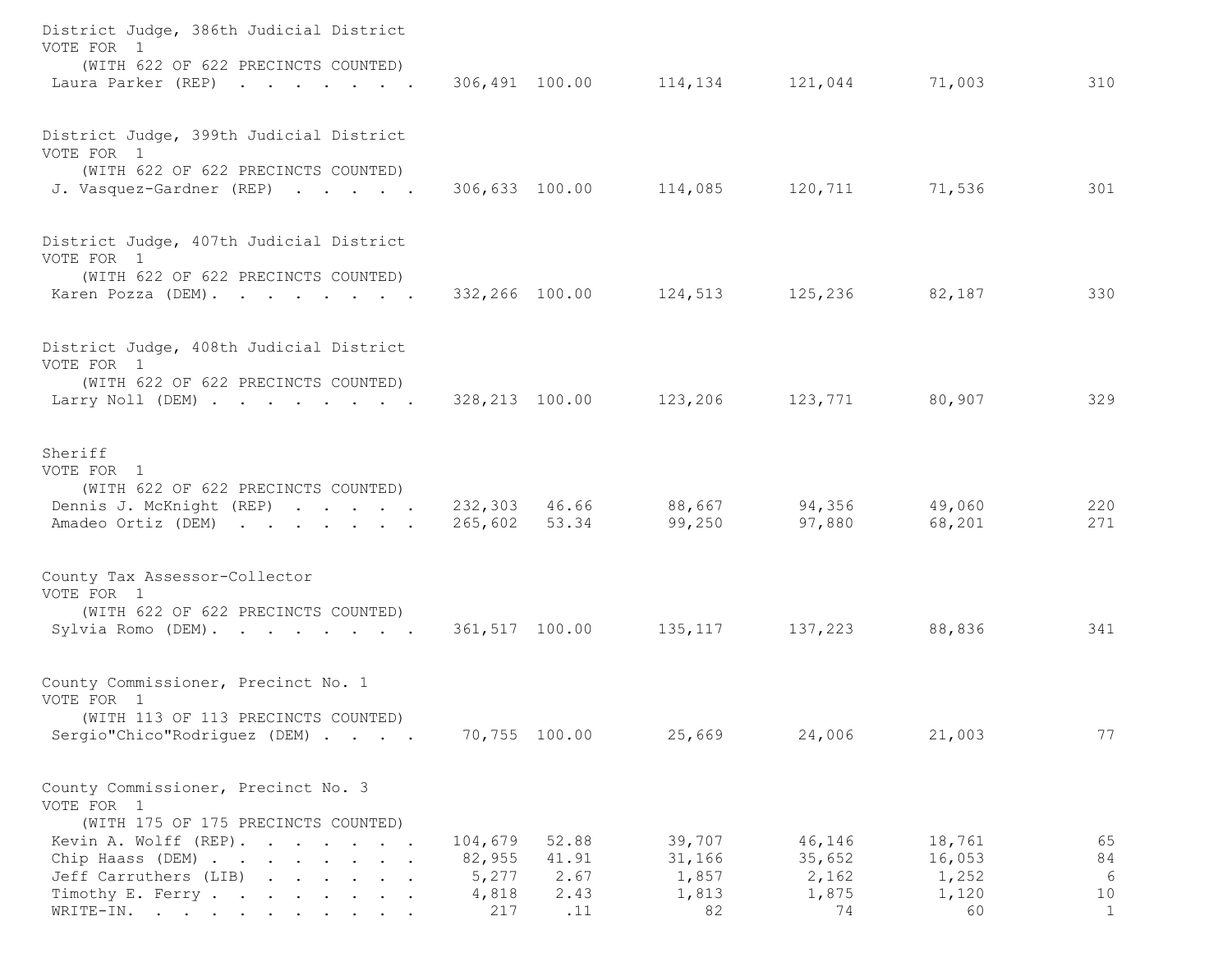| Justice of Peace, Precinct No. 1, Pl. 1<br>VOTE FOR 1<br>(WITH 119 OF 119 PRECINCTS COUNTED)                                                                             |                            |                                         |                                  |                                    |                                  |                                  |
|--------------------------------------------------------------------------------------------------------------------------------------------------------------------------|----------------------------|-----------------------------------------|----------------------------------|------------------------------------|----------------------------------|----------------------------------|
| Monica Lisa Caballero (DEM)                                                                                                                                              |                            | 56,534 100.00                           | 20,641                           | 17,540                             | 18,307                           | 46                               |
| Justice of Peace, Precinct No. 2, Pl. 1<br>VOTE FOR 1<br>(WITH 184 OF 184 PRECINCTS COUNTED)<br>Marcia S. Weiner (REP)<br>Steve Walker (DEM)                             | 87,454                     | 69,529 44.29<br>55.71                   | 25,724<br>31,357                 | 27,460<br>33,489                   | 16,258<br>22,512                 | 87<br>96                         |
| Constable, Precinct No. 1<br>VOTE FOR 1<br>(WITH 119 OF 119 PRECINCTS COUNTED)<br>Ruben C. Tejeda (DEM)                                                                  |                            | 55,431 100.00                           | 20,188                           | 17,087                             | 18,110                           | 46                               |
| Constable, Precinct No. 2<br>VOTE FOR 1<br>(WITH 184 OF 184 PRECINCTS COUNTED)<br>Johnny Bustos (REP)<br>Val Flores (DEM)                                                | 90,081                     | 66,388 42.43<br>57.57                   | 24,579<br>32,199                 | 26,285<br>34,429                   | 15,445<br>23,347                 | 79<br>106                        |
| Constable, Precinct No. 3<br>VOTE FOR 1<br>(WITH 237 OF 237 PRECINCTS COUNTED)<br>Mark Vojvodich (REP).<br>Edward (Ed) Coleman (DEM)                                     | 92,365 41.02               | 132,781 58.98                           | 49,735<br>34,915                 | 57,465<br>38,564                   | 25,471<br>18,773                 | 110<br>113                       |
| Constable, Precinct No. 4<br>VOTE FOR 1<br>(WITH 82 OF 82 PRECINCTS COUNTED)<br>Robert 'Mike' Blount (DEM).                                                              | 35,527 100.00              |                                         | 15,774                           | 10,386                             | 9,340                            | 27                               |
| Edwards Aquifer District 4<br>VOTE FOR 1<br>(WITH 129 OF 129 PRECINCTS COUNTED)<br>Alan V. Thompson<br>Shane Mitchell.<br>Billy J. Tiller<br>Benjamin F. Youngblood III. | 20,628<br>15,901<br>26,370 | 25,800 29.09<br>23.26<br>17.93<br>29.73 | 8,795<br>7,065<br>5,388<br>9,118 | 11,167<br>8,868<br>7,437<br>11,243 | 5,816<br>4,660<br>3,069<br>5,990 | 22<br>35<br>$\overline{7}$<br>19 |

Edwards Aquifer District 5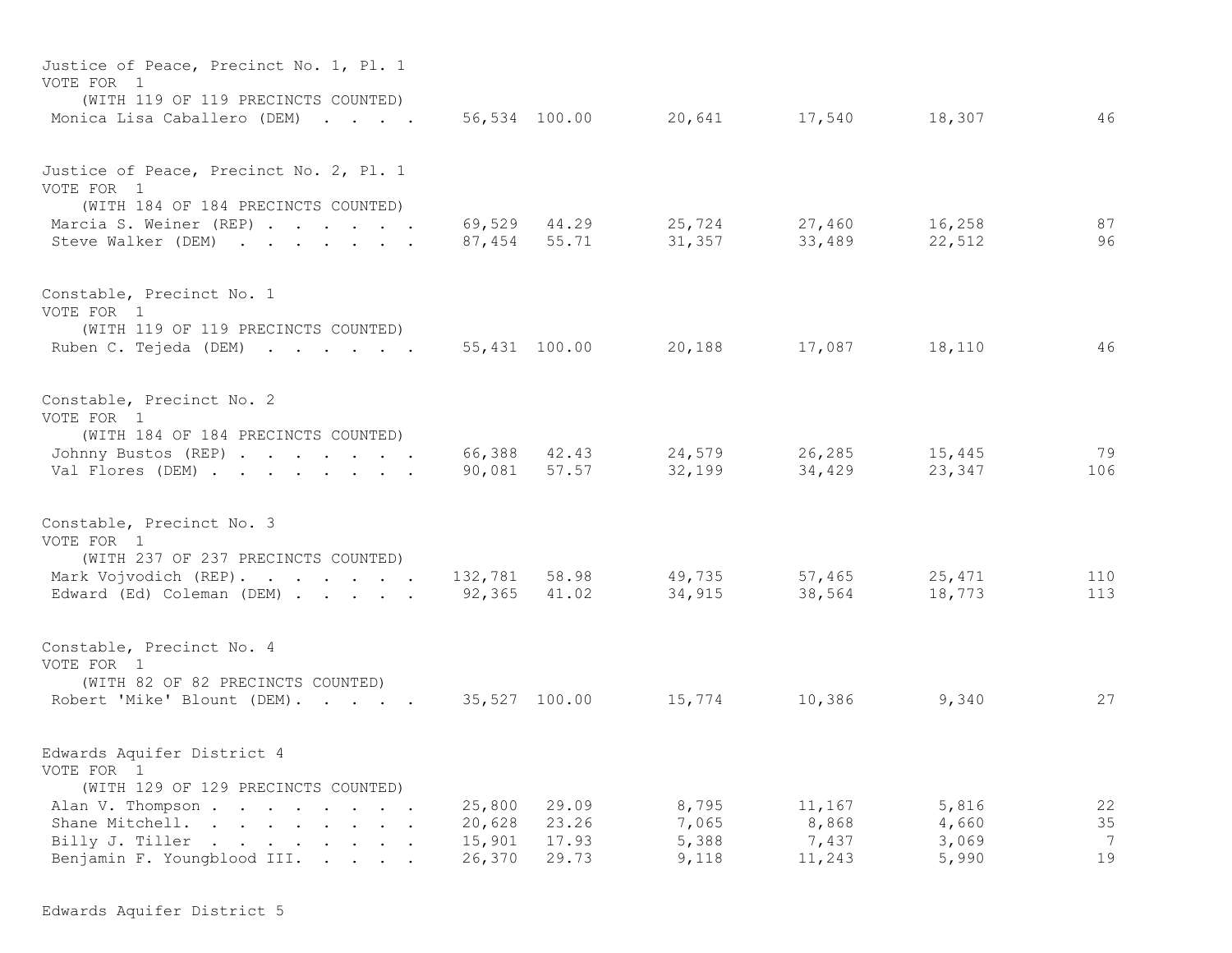| VOTE FOR 1<br>(WITH 74 OF 74 PRECINCTS COUNTED)                                                                                                 |                              |              |                |                |                |                        |
|-------------------------------------------------------------------------------------------------------------------------------------------------|------------------------------|--------------|----------------|----------------|----------------|------------------------|
| Ron Ellis<br>Rafael Zendejas<br>the contract of the contract of the contract of the contract of the contract of the contract of the contract of | 16,076 52.87<br>14,329 47.13 |              | 5,824<br>5,269 | 5,681<br>4,480 | 4,551<br>4,564 | 20<br>16               |
| Bexar MET Director, District 1                                                                                                                  |                              |              |                |                |                |                        |
| VOTE FOR 1                                                                                                                                      |                              |              |                |                |                |                        |
| (WITH 16 OF 16 PRECINCTS COUNTED)                                                                                                               |                              |              |                |                |                |                        |
| Guadalupe (Lupe) Lopez                                                                                                                          | 2,253                        | 51.02        | 755            | 632<br>687     | 866<br>757     | $\circ$                |
| Jose"Joe"Gallegos, Jr.                                                                                                                          | 2,163                        | 48.98        | 719            |                |                | $\circ$                |
| Bexar MET Direcotr, District 4                                                                                                                  |                              |              |                |                |                |                        |
| VOTE FOR 1                                                                                                                                      |                              |              |                |                |                |                        |
| (WITH 22 OF 22 PRECINCTS COUNTED)                                                                                                               |                              |              |                |                |                |                        |
| William M. Wadsworth.                                                                                                                           | 1,590                        | 23.88        | 671            | 591            | 327            | $\mathbf{1}$           |
| Martin Delgado.                                                                                                                                 | 1,737                        | 26.09        | 510            | 568            | 653            | 6                      |
| John H Shackelford Jr.                                                                                                                          | 1,905                        | 28.62        | 767            | 756            | 377            | 5                      |
| Gilbert Garcia.                                                                                                                                 | 1,425                        | 21.41        | 525            | 524            | 374            | 2                      |
| Bexar MET Director, District 5                                                                                                                  |                              |              |                |                |                |                        |
| VOTE FOR 1                                                                                                                                      |                              |              |                |                |                |                        |
| (WITH 14 OF 14 PRECINCTS COUNTED)                                                                                                               |                              |              |                |                |                |                        |
| Vanessa M. Ybarra.                                                                                                                              | 3,472                        | 65.28        | 1,267          | 1,148          | 1,056          | $\mathbf{1}$           |
| Jim Clement.                                                                                                                                    | 1,417                        | 26.64        | 553            | 476            | 388            | $\circ$                |
| Mance D. Clark Jr.                                                                                                                              | 430                          | 8.08         | 203            | 142            | 85             | $\circ$                |
| Bexar MET Director, District 6                                                                                                                  |                              |              |                |                |                |                        |
| VOTE FOR 1                                                                                                                                      |                              |              |                |                |                |                        |
| (WITH 37 OF 37 PRECINCTS COUNTED)                                                                                                               |                              |              |                |                |                |                        |
| Cecil B. "Burt" Jones                                                                                                                           | 1,519                        | 9.37         | 498            | 637            | 384            | $\circ$                |
| Scott Crail.                                                                                                                                    | 386                          | 2.38         | 125            | 159            | 102            | $\mathbb O$            |
| Lonnie Wulfe                                                                                                                                    | 1,157                        | 7.14         | 416            | 475            | 265            | $\mathbf{1}$           |
| Bob Sartor                                                                                                                                      | 332<br>406                   | 2.05<br>2.50 | 110<br>127     | 147<br>183     | 75<br>96       | $\circ$<br>$\mathbb O$ |
| Terry Hulse.                                                                                                                                    |                              | 31.16        |                | 2,213          | 873            | $\sqrt{2}$             |
| Lesley Wenger                                                                                                                                   | 5,051                        | 4.75         | 1,963<br>256   | 337            | 175            | $\mathbf{2}$           |
| James Saunders.                                                                                                                                 | 770<br>769                   | 4.74         | 244            | 356            | 164            | 5                      |
| Thomas E. Ryan.<br>Jack N. Keller.                                                                                                              | 615                          | 3.79         | 209            | 284            | 121            | $\mathbf{1}$           |
| Steve A. Duran Sr.                                                                                                                              | 849                          | 5.24         | 290            | 349            | 209            | 1                      |
| Bob Mayhew                                                                                                                                      | 487                          | 3.00         | 155            | 208            | 124            | $\Omega$               |
| Greq Shamon.                                                                                                                                    | 135                          | .83          | 40             | 65             | 30             | $\Omega$               |
| Lutcher R. Samuel, Jr.                                                                                                                          | 150                          | .93          | 48             | 59             | 43             | $\Omega$               |
| Gregory D. Ingraham                                                                                                                             | 287                          | 1.77         | 102            | 122            | 62             | 1                      |
| Patrick Magallanes                                                                                                                              | 443                          | 2.73         | 151            | 179            | 113            | $\Omega$               |
| Gerry Benavente                                                                                                                                 | 276                          | 1.70         | 90             | 103            | 83             | $\circ$                |
| Wylie Earl Craig.                                                                                                                               | 402                          | 2.48         | 127            | 172            | 101            | 2                      |
| Emma G. Carreon                                                                                                                                 | 2,175                        | 13.42        | 735            | 914            | 525            | $\mathbf{1}$           |
|                                                                                                                                                 |                              |              |                |                |                |                        |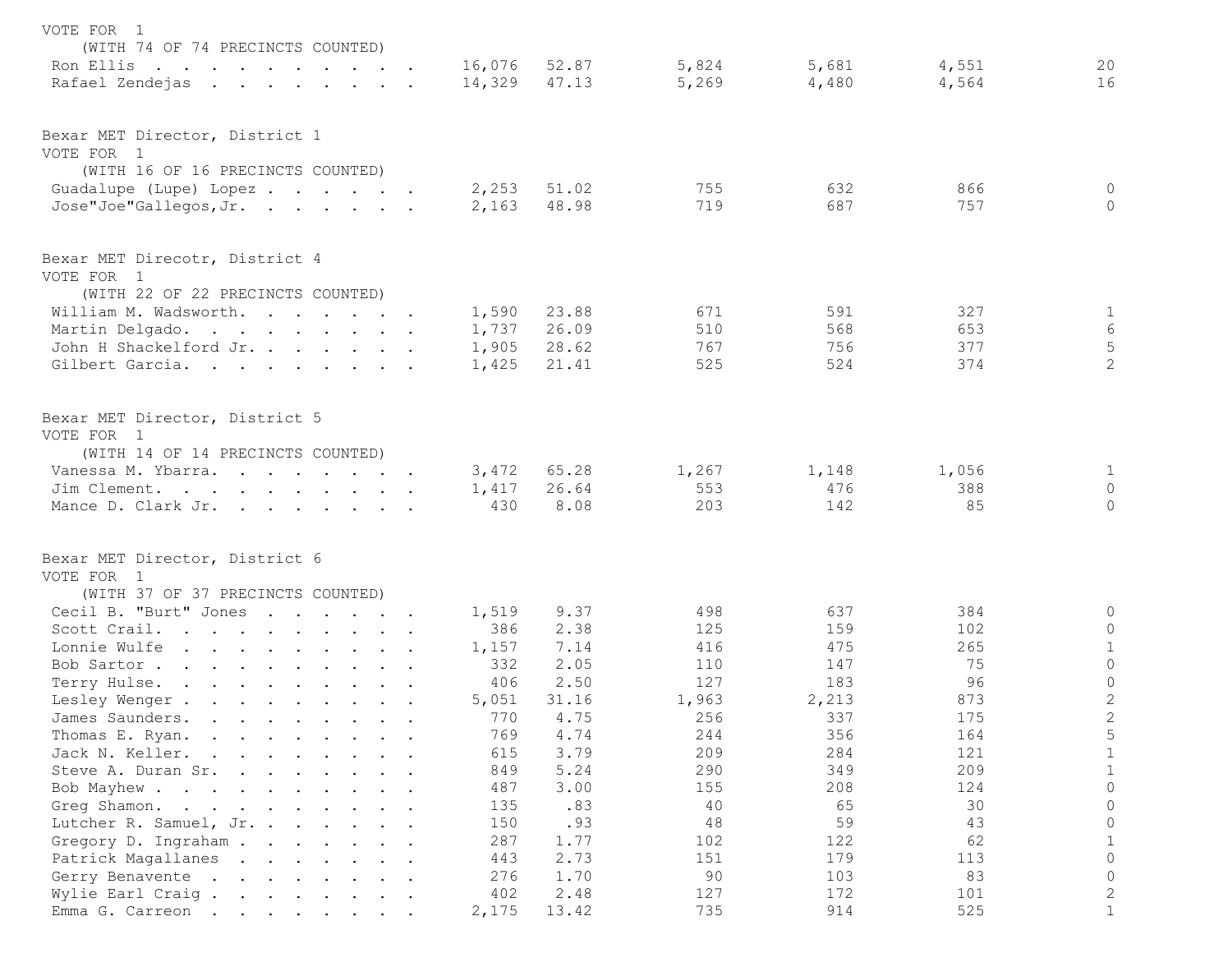| Edgewood ISD Trustee, District 4<br>VOTE FOR 1<br>(WITH 30 OF 30 PRECINCTS COUNTED) |                |                |                |                |                |                          |
|-------------------------------------------------------------------------------------|----------------|----------------|----------------|----------------|----------------|--------------------------|
| Arturo Mora.<br>Johnny R. Perez                                                     | 3,703<br>3,940 | 48.45<br>51.55 | 1,283<br>1,365 | 1,058<br>1,180 | 1,361<br>1,395 | $\mathbf{1}$<br>$\Omega$ |
| Edgewood ISD Trustee, District 5                                                    |                |                |                |                |                |                          |
| VOTE FOR 1<br>(WITH 30 OF 30 PRECINCTS COUNTED)                                     |                |                |                |                |                |                          |
| Jesse R. Alcalá                                                                     | 2,009          | 23.89          | 762            | 503            | 743            | $\mathbf{1}$             |
| Tina Morales                                                                        | 4,004          | 47.60          | 1,408          | 1,204          | 1,392          | $\mathbf{0}$             |
| Ramiro Nava.                                                                        | 2,398          | 28.51          | 804            | 730            | 864            | $\Omega$                 |
| Edgewood ISD Trustee, District 6                                                    |                |                |                |                |                |                          |
| VOTE FOR 1<br>(WITH 30 OF 30 PRECINCTS COUNTED)                                     |                |                |                |                |                |                          |
| Velma Pena                                                                          | 2,656          | 31.76          | 953            | 795            | 908            | $\mathbf{0}$             |
| Maria I. Barron                                                                     | 2,785          | 33.30          | 989            | 780            | 1,016          | $\mathbf{0}$             |
| Marcelo R. Montemayor                                                               | 2,922          | 34.94          | 1,011          | 838            | 1,072          | $\mathbf{1}$             |
| Edgewood ISD Trustee, District 7<br>VOTE FOR 1<br>(WITH 30 OF 30 PRECINCTS COUNTED) |                |                |                |                |                |                          |
| Marisol Faz Martinez.                                                               | 4,315          | 52.72          | 1,487          | 1,341          | 1,487          | $\Omega$                 |
| Joe Guerra                                                                          | 3,869          | 47.28          | 1,370          | 1,042          | 1,457          | $\Omega$                 |
| South San Antonio ISD District 2<br>VOTE FOR 1                                      |                |                |                |                |                |                          |
| (WITH 4 OF 4 PRECINCTS COUNTED)                                                     |                |                |                |                |                |                          |
| Michael Sanchez                                                                     | 372            | 19.33          | 127            | 87             | 156            | $\sqrt{2}$               |
| Trinidad T. Mata                                                                    | 919<br>125     | 47.77<br>6.50  | 346<br>41      | 242<br>25      | 325<br>59      | 6<br>$\Omega$            |
| Greg Elliott<br>Carlos G. Longoria, Jr                                              | 508            | 26.40          | 213            | 152            | 142            | $\mathbf{1}$             |
| South San Antonio ISD District 7<br>VOTE FOR 1<br>(WITH 2 OF 2 PRECINCTS COUNTED)   |                |                |                |                |                |                          |
| Karyn Tomlinson                                                                     | 688            | 58.31          | 265            | 225            | 197            | 1                        |
| Andy I. Diaz                                                                        | 492            | 41.69          | 170            | 141            | 181            | $\mathbf{0}$             |

Von Ormy Mayor VOTE FOR 1 (WITH 2 OF 2 PRECINCTS COUNTED)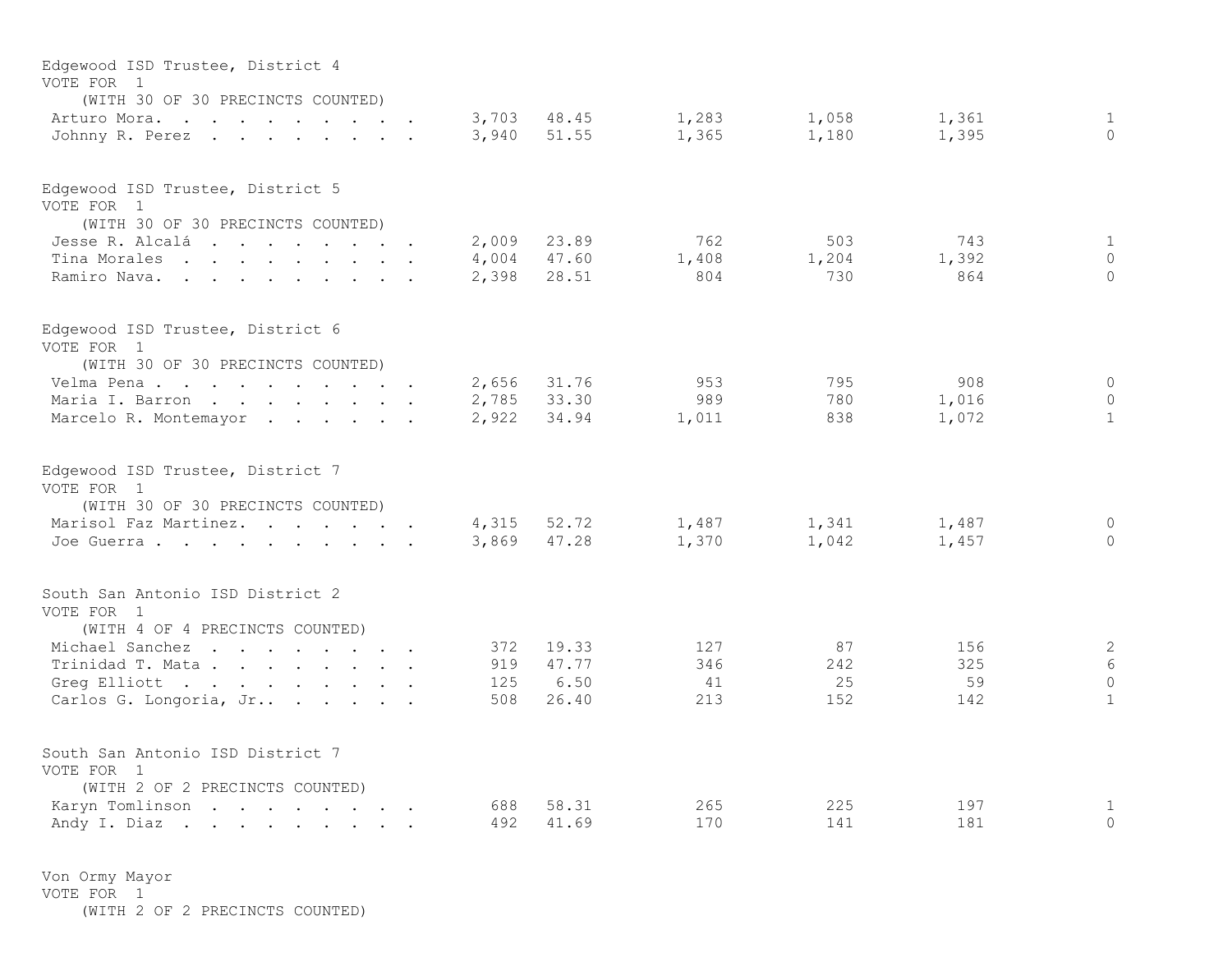| Art Martinez de Vara.                                  |            | 188 100.00     | 56       | 76       | 56       | $\circ$                        |
|--------------------------------------------------------|------------|----------------|----------|----------|----------|--------------------------------|
| Von Ormy Alderman                                      |            |                |          |          |          |                                |
| VOTE FOR 5                                             |            |                |          |          |          |                                |
| (WITH 2 OF 2 PRECINCTS COUNTED)                        |            |                |          |          |          |                                |
| Carolyn Campbell                                       | 100        | 11.24          | 30       | 45       | 25       | 0                              |
| Mike Suarez.                                           | 91         | 10.22          | 33       | 31       | 27       | 0                              |
| Sebastian Martinez                                     | 138        | 15.51          | 47       | 52       | 39       | $\mathbb O$                    |
| Alex Quintanilla                                       | 150        | 16.85          | 51<br>51 | 52<br>48 | 47<br>45 | $\circ$<br>$\circ$             |
| J.M. Sweeney, Jr<br>Verna Lee Hernandez                | 144<br>148 | 16.18<br>16.63 | 41       | 66       | 41       | $\circ$                        |
| Leonardo R. Ruiz.                                      | 119        | 13.37          | 33       | 49       | 37       | $\circ$                        |
| City of San Antonio Special Election                   |            |                |          |          |          |                                |
| Charter, Proposition 1<br>VOTE FOR 1                   |            |                |          |          |          |                                |
| (WITH 527 OF 527 PRECINCTS COUNTED)                    |            |                |          |          |          |                                |
| For $\cdots$                                           | 190,551    | 51.60          | 71,977   | 72,244   | 46,196   | 134                            |
| Against                                                | 178,765    | 48.40          | 68,655   | 66,589   | 43,367   | 154                            |
| City of Alamo Heights Proposition                      |            |                |          |          |          |                                |
| VOTE FOR 1                                             |            |                |          |          |          |                                |
| (WITH 3 OF 3 PRECINCTS COUNTED)                        |            | 2,564 66.29    | 608      | 1,570    | 385      |                                |
| For $\cdots$<br>Against                                | 1,304      | 33.71          | 318      | 724      | 259      | $\mathbf{1}$<br>$\mathfrak{Z}$ |
|                                                        |            |                |          |          |          |                                |
| City of Hill Country Village Proposition<br>VOTE FOR 1 |            |                |          |          |          |                                |
| (WITH 1 OF 1 PRECINCTS COUNTED)                        |            |                |          |          |          |                                |
| For $\cdots$                                           | 552        | 90.79          | 143      | 160      | 249      | 0                              |
| Against.                                               | 56         | 9.21           | 12       | 9        | 35       | $\circ$                        |
|                                                        |            |                |          |          |          |                                |
| City of Leon Valley Proposition                        |            |                |          |          |          |                                |
| VOTE FOR 1                                             |            |                |          |          |          |                                |
| (WITH 6 OF 6 PRECINCTS COUNTED)<br>For                 | 3,200      | 76.08          | 907      | 1,833    | 460      | $\mathbb O$                    |
| Against.                                               | 1,006      | 23.92          | 291      | 556      | 159      | $\circ$                        |
|                                                        |            |                |          |          |          |                                |
| City of Olmos Park Proposition<br>VOTE FOR 1           |            |                |          |          |          |                                |
| (WITH 2 OF 2 PRECINCTS COUNTED)                        |            |                |          |          |          |                                |
| For $\cdots$ $\cdots$ $\cdots$ $\cdots$ $\cdots$       | 734        | 56.94          | 231      | 349      | 154      | $\mathbb O$                    |
| Against .                                              | 555        | 43.06          | 173      | 273      | 107      | $\overline{2}$                 |